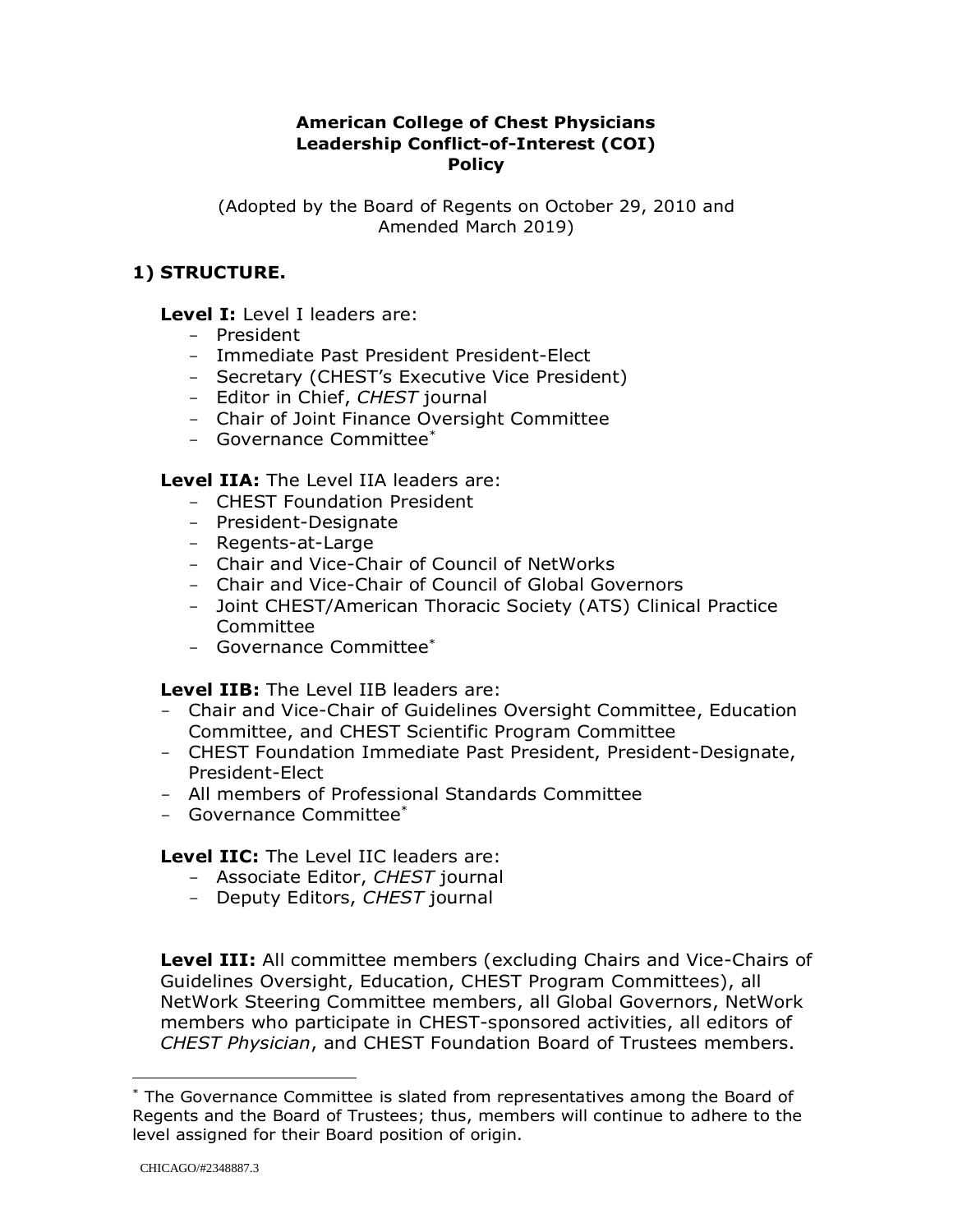# **2) COI RULES BY LEADERSHIP LEVEL**

**Level I**. Level I leaders are bound by the following COI rules during their term as Level I leaders:

- No promotional activities (see points of clarification below).
- Except for investments in mutual funds, no holdings in stocks or stock options of pharmaceutical companies or any other commercial entities (e.g., device manufacturers) that manufacture or sell products related to management of individuals with disorders addressed by CHEST. No investments in tobacco companies except for mutual funds. These restrictions apply to investments and intellectual property (e.g., patents associated with licensing, and/or financial or in-kind benefit) held by individual, their spouse, domestic or life partner, dependent children, and minors living in the same household (per IRS definition).
- Disclosure of any activities, investments, or employment of a spouse, domestic or life partner, dependent children, or minors living in the same household that may be affiliated with pharmaceutical companies or any other commercial entities (e.g., device manufacturers) that make or sell products related to management of individuals with disorders addressed by CHEST.
- No service as board member or officer of any other national or international medical or professional society (see points of clarification below).
- No service as chair of a committee or chair of any major projects (such as guidelines or consensus statements) of any other national or international medical or professional society, except for limited exceptions as authorized by the organization's decision-making body on COI. Serving as a committee member is permissible (see points of clarification below).
- Disclosure of activities as a member of any committee of any other national or international medical professional society.
- No employment, consulting, or advisory board activity for pharmaceutical companies and medical device companies, including CHEST-sponsored focus groups, except as authorized by the organization's decision-making body on COI (see points of clarification below).
- No service as Editor in Chief of a journal in the field of critical care, pulmonary, or sleep medicine.

**Level IIA**. Level IIA leaders are bound by the following COI rules during their term as Level IIA leaders:

- No promotional activities (see points of clarification below).
- Except for investments in mutual funds, no holdings in stocks or stock options of pharmaceutical companies or any other commercial entities (e.g., device manufacturers) that manufacture or sell products related to management of individuals with disorders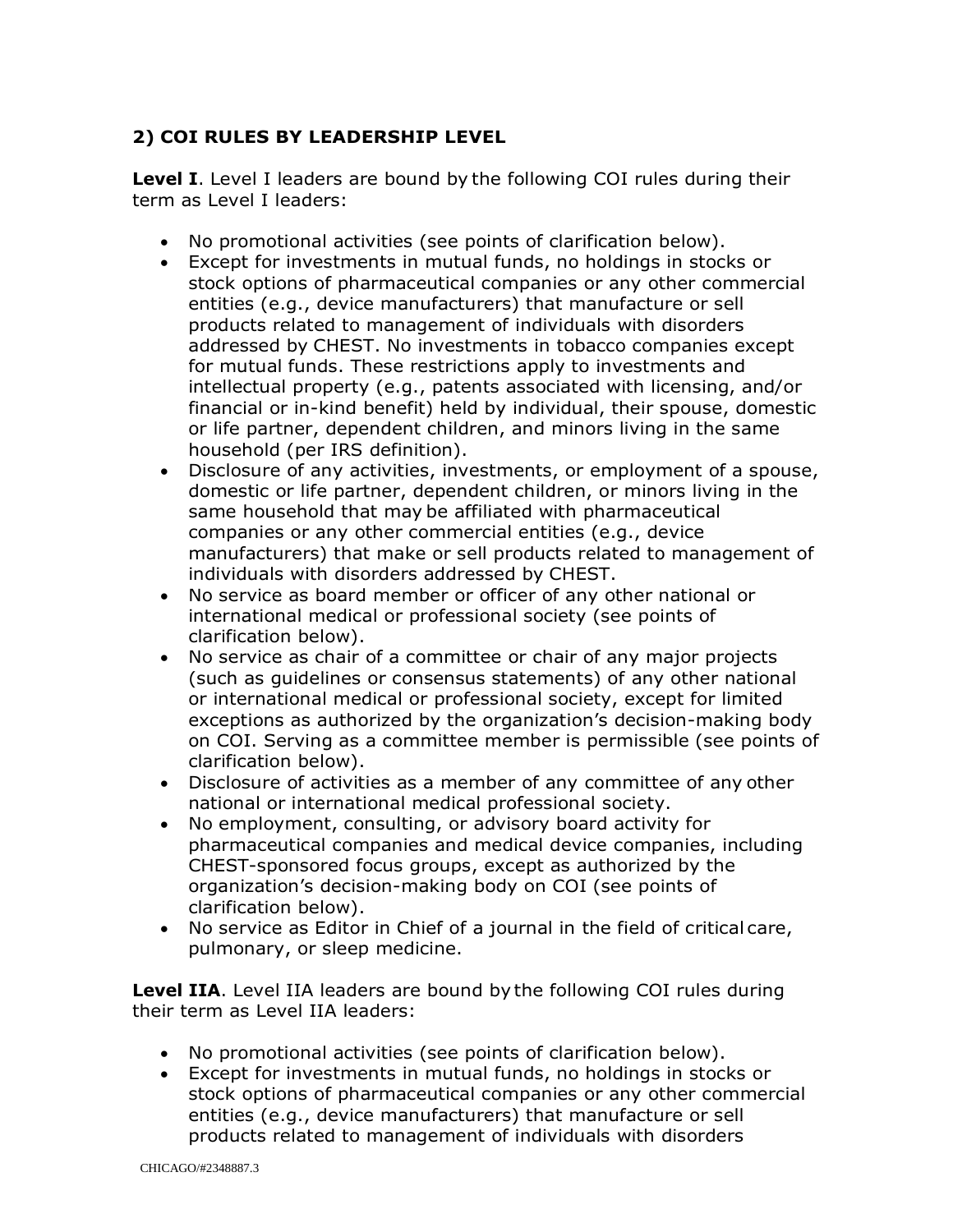addressed by CHEST. These restrictions apply to investments and intellectual property (e.g., patents associated with licensing, and/or financial or in-kind benefit) held by individual, their spouse, domestic or life partner, dependent children, and minors living in the same household (per IRS definition).

- No service as board member or officer of any other national or international medical or professional society (see points of clarification below).
- No service as chair of a committee or chair of any major projects (such as guidelines or consensus statements) of any other national or international medical or professional society, except for limited exceptions as authorized by the organization's decision-making body on COI. Serving as a committee member is permissible (see points of clarification below).
- Disclosure of activities as a member of any committee of any other national or international medical professional society.
- No employment, consulting, or advisory board activity for pharmaceutical companies and medical device companies, including CHEST-sponsored focus groups, except as authorized by the organization's decision-making body on COI (see points of clarification below).
- No service as Editor in Chief of a journal in the field of critical care, pulmonary, or sleep medicine.

**Level IIB.** Level IIB leaders are bound by the following COI rules during their term as Level IIB leaders:

- No promotional activities (see points of clarification below).
- Except for investments in mutual funds, no holdings in stocks or stock options of pharmaceutical companies or any other commercial entities (e.g., device manufacturers) that manufacture or sell products related to management of individuals with disorders addressed by CHEST.
- No investments in stocks of tobacco companies except for mutual funds.
- No service as board member or officer of any other **competing**  national or international medical or professional society (see points of clarification below).
- No service as chair of a committee or chair of any major projects (such as guidelines or consensus statements) of any other national or international medical or professional society, except for limited exceptions as authorized by the organization's decision-making body on COI. Serving as a committee member is permissible (see points of clarification below).
- Disclosure of activities as a member of any committee of any other national or international medical professional society.
- No service as Editor in Chief of a journal in the field of critical care, pulmonary, or sleep medicine.

**LEVEL IIC**. Level IIC leaders are bound by the following COI rules during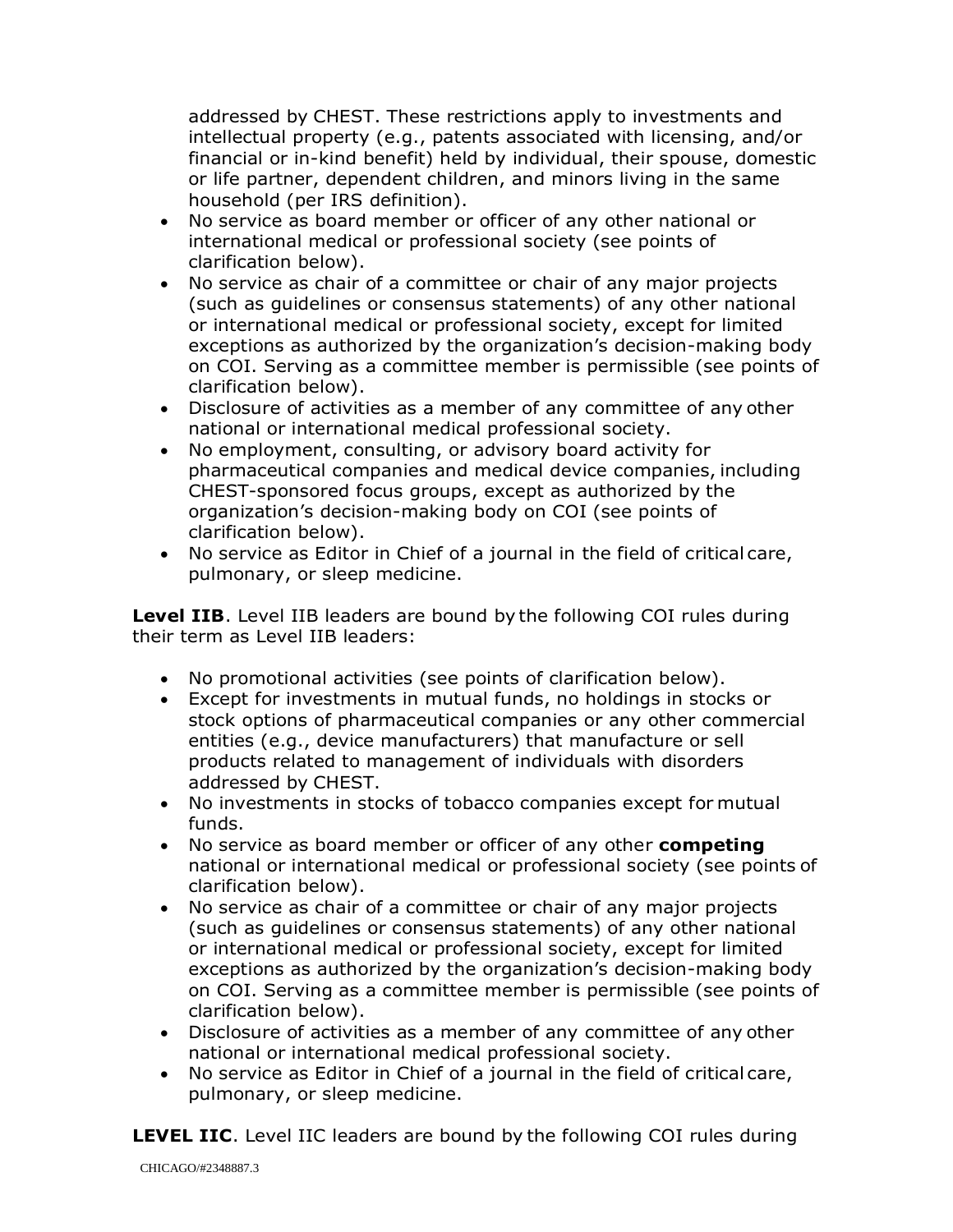their term as Level IIC leaders:

- No promotional activities (see points of clarification below).
- Except for investments in mutual funds, no holdings in stocks or stock options of pharmaceutical companies or any other commercial entities (e.g., device manufacturers) that manufacture or sell products related to management of individuals with disorders addressed by CHEST. These restrictions apply to investments and intellectual property (e.g., patents associated with licensing, and/or financial or in-kind benefit) held by individual, their spouse, domestic or life partner, dependent children, and minors living in the same household (per IRS definition).
- No service as board member or officer of any other national or international medical or professional society (see points of clarification below).
- Service as a member or chair of a committee or chair of any major projects (such as guidelines or consensus statements) of any other national or international medical or professional society **is permissible**. However, Deputy and Associate Editors should maintain confidentiality regarding journal information and refer questions to the Editor in Chief.
- Disclosure of activities as a member of any committee of any other national or international medical professional society.
- No employment, consulting, or advisory board activity for pharmaceutical companies and medical device companies, including CHEST-sponsored focus groups, except as authorized by the organization's decision-making body on COI (see points of clarification below).
- No service as Editor in Chief of a journal in the field of critical care, pulmonary, or sleep medicine.

**Level III.** Level III leaders must disclose COIs and recuse themselves from discussions, as and when appropriate. Any person who works on a CHESTsponsored activity must confirm or submit a current COI disclosure form before, and sometimes, during, the activity. Level III leaders are not subject to disassociation rules.

### **Other Matters**

- A. Effective date of implementation of these COI rules: February 1, 2011.
- B. Notification of the adopted policy will be sent to all members.
- C. Any questions or clarifications concerning a conflict are initially addressed by respective committee or other CHEST entity. However, if no immediate resolution is forthcoming, clarification is required, or continued concerns exist, the matter will be submitted to the Professional Standards Committee for a determination.
- D. If the member disagrees with the determination of the Professional Standards Committee, the member may appeal the decision to a COI Appeals Committee consisting of the Chair of the Professional Standards Committee (serves as Chair), two Regents-at-Large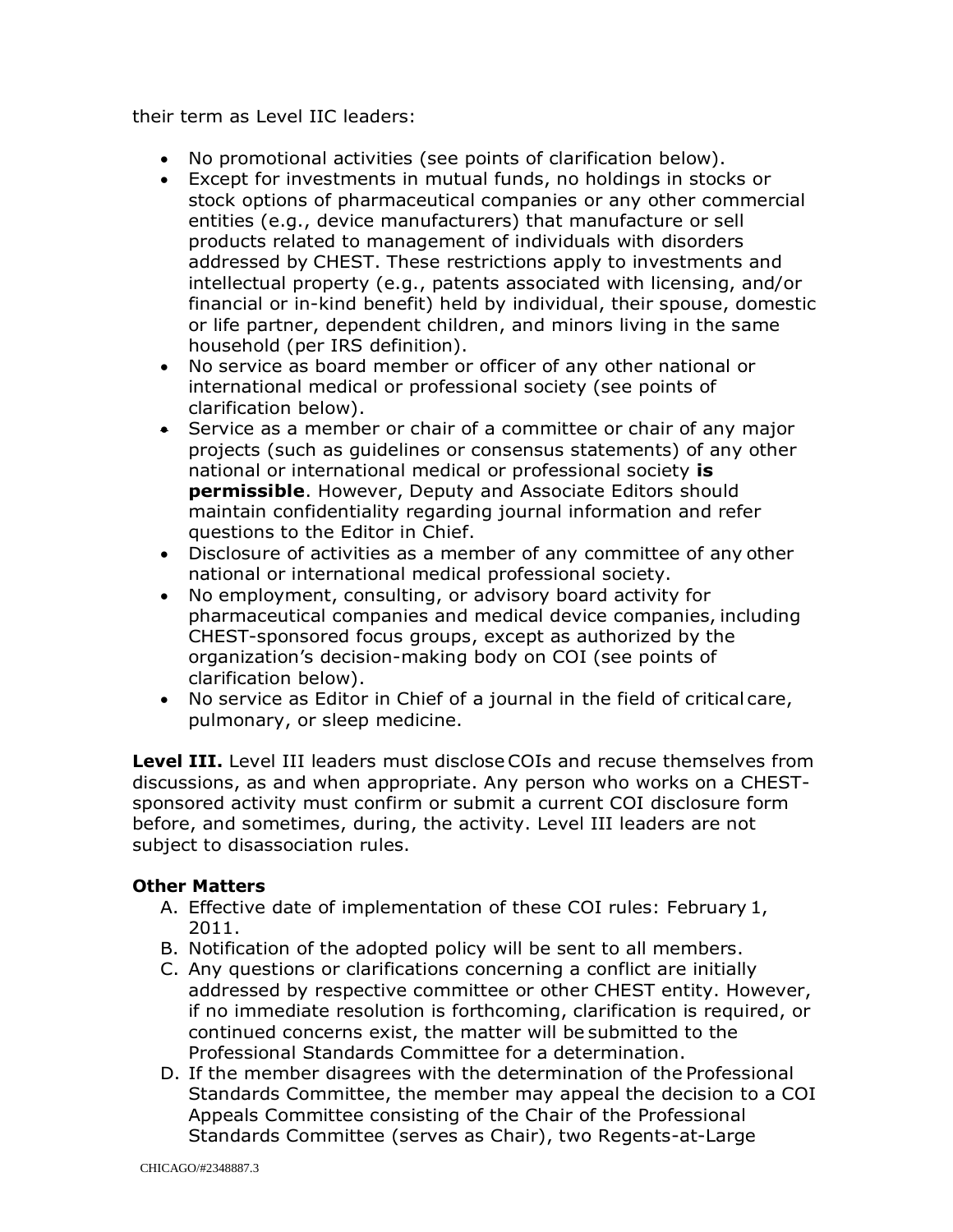appointed by the President, and the Regent-at-Large serving as Liaison to the Professional Standards Committee. A super majority (3/4) is required to reach a decision, which will be binding.

- E. A new COI disclosure form for all CHEST leaders and staff will be developed and available online.
- F. Committees should start every meeting (both remotely and inperson) by asking whether anyone has any new COI to disclose, including a COI related to a matter on the meeting agenda.

## **Points of Clarification**

- A. Promotional activities are defined as those marketing or promotional activities that promote, market, or increase sales or consumption of a specific drug, device, technology, or technique or that are intended to enhance the image, well-being, stature, or popularity of a commercial entity pertinent to chest medicine. Promotional activities may or may not be remunerated. Examples include, but are not limited to, serving as a spokesperson or on a speaker's bureau for a pharmaceutical company or medical device company, using a commercial entity's audiovisual materials, or public endorsements of products. Promotional activities do not include research activities.
- B. The restrictions on service for other professional medical societies intend to avoid risk or perception of conflicting loyalties that could impair CHEST and its best interests, and apply to national and international entities only. They do not limit a leader's participation in local and state medical and professional societies or in hospital management. Level IIB leaders may serve in office for another society providing that it is not an organization with which CHEST would compete for members, annual meeting attendance, or products.
- C. The restriction on work for pharmaceutical and medical device companies might limit a leader's participation as a content expert for a company. Leaders who believe that their work for a company would not create an actual or perceived conflict of interest may seek formal authorization for an exception.

Within the context of the restriction on serving as a board member for a national or international medical or professional society, "board" is considered to have a fiduciary responsibility. Committees with the name "board" that do not have fiduciary responsibility would not be considered as a conflict of interest.

## **Appeals**

Any questions or clarifications concerning a conflict are initially addressed by respective committee or other CHEST entity. However, if no immediate resolution is forthcoming, clarification is required, or continued concerns exist, the matter will be submitted to the Professional Standards Committee for a determination.

If the member disagrees with the determination of the Professional Standards Committee, the member may appeal the decision to a COI